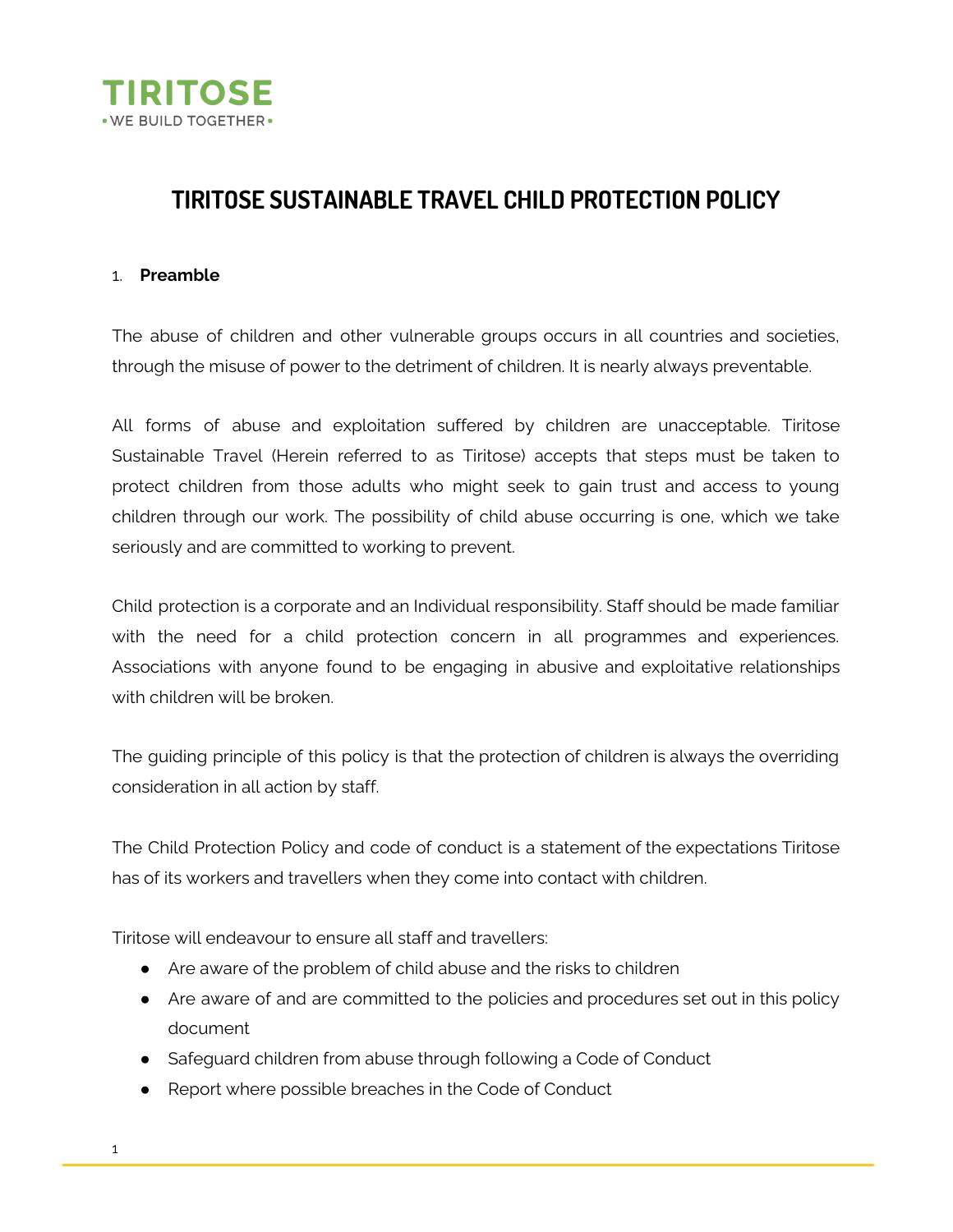## **TIRITOSE** . WE BUILD TOGETHER.

● Respond appropriately when the Code of Conduct is breached

Tiritose is aware that this policy may mean some restrictions on the traditionally non-abusive relationships that staff have had with children in the past. We simply ask that staff, travellers and partners are aware of the Code of Conduct, be especially careful to avoid breaking it, and are able to respond to concerns if they do.

### **2. Our Expectations**

A '*duty of care*' exists for all stakeholders who come into contact with children. This means they should not only apply the principles of good practice in their work but also that they have a responsibility and a legal duty to ensure the protection and safety of children in their care.

In our operations Tiritose will:

- Strive to understand children within the local context in which they live
- Work with children in a spirit of co-operation and partnership based on mutual trust and respect
- Work with children in ways which enhance their capacities and capabilities and develop their potential
- Treat children with respect and recognise them as individuals in their own right
- Regard children positively and value them as individuals with specific needs and rights
- Value the views of children and take them seriously

### **3. Our Values and Beliefs**

Tiritose believes in the rights of children to:

- Be listened to and have their views given careful consideration
- Be encouraged and helped to participate in decisions which affect them
- Have their welfare and development promoted and safeguarded so that they can achieve their full potential
- Be considered players in their own development with health, safety, well-being and their best interests considered of paramount importance
- Be valued, respected and understood within the context of their own culture, religion and ethnicity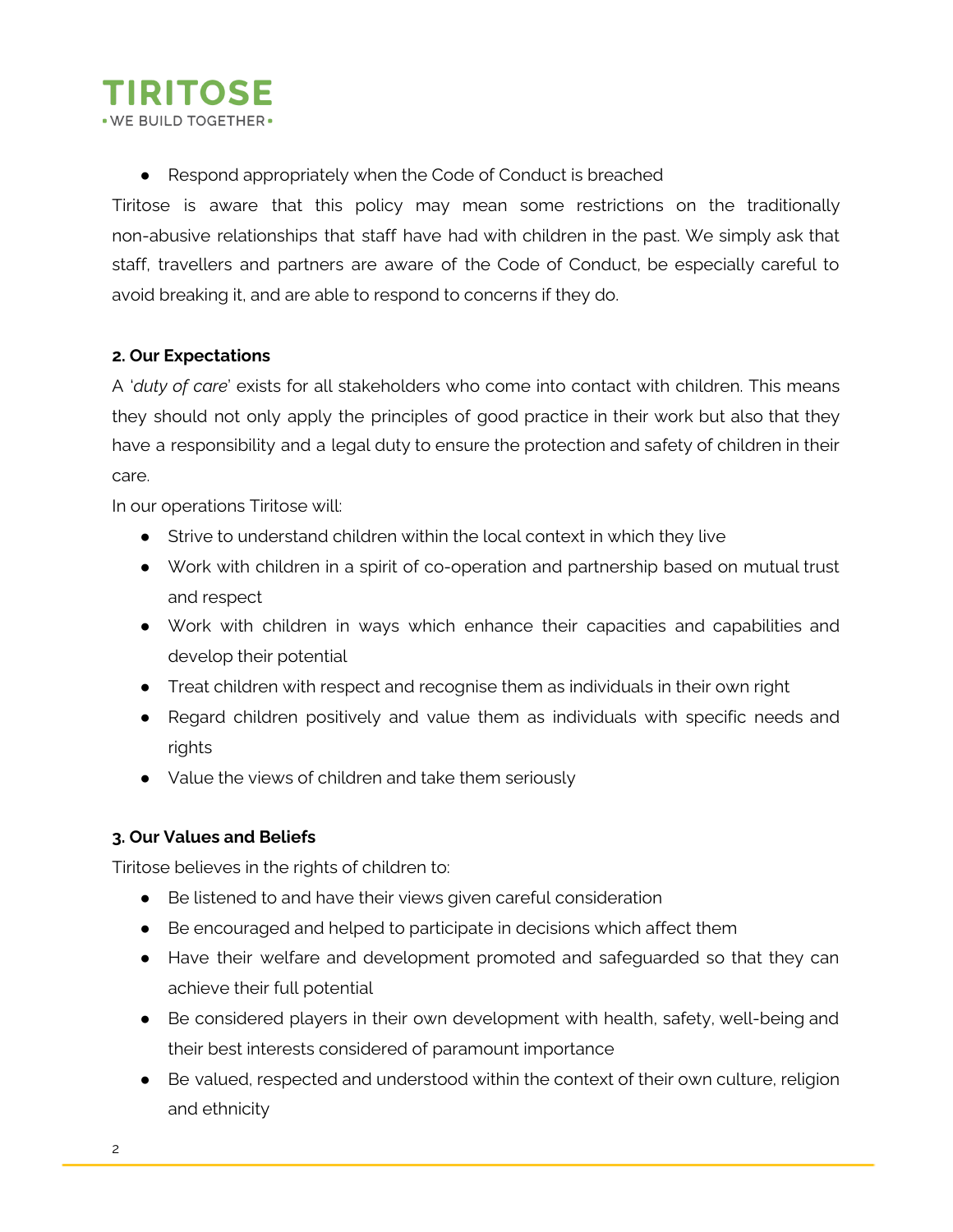

● Have their needs identified and met within the context of the family wherever possible

### **4. Our Commitment**

We recognise:

- The rights of the child to protection from harm, abuse, and exploitation as set out in the United Nations Convention on the Rights of the Child.
- The rights of Tiritose staff, travellers, governance, partner organisations and other stakeholders to training and support
- The importance of working in partnership with other organisations in the protection of children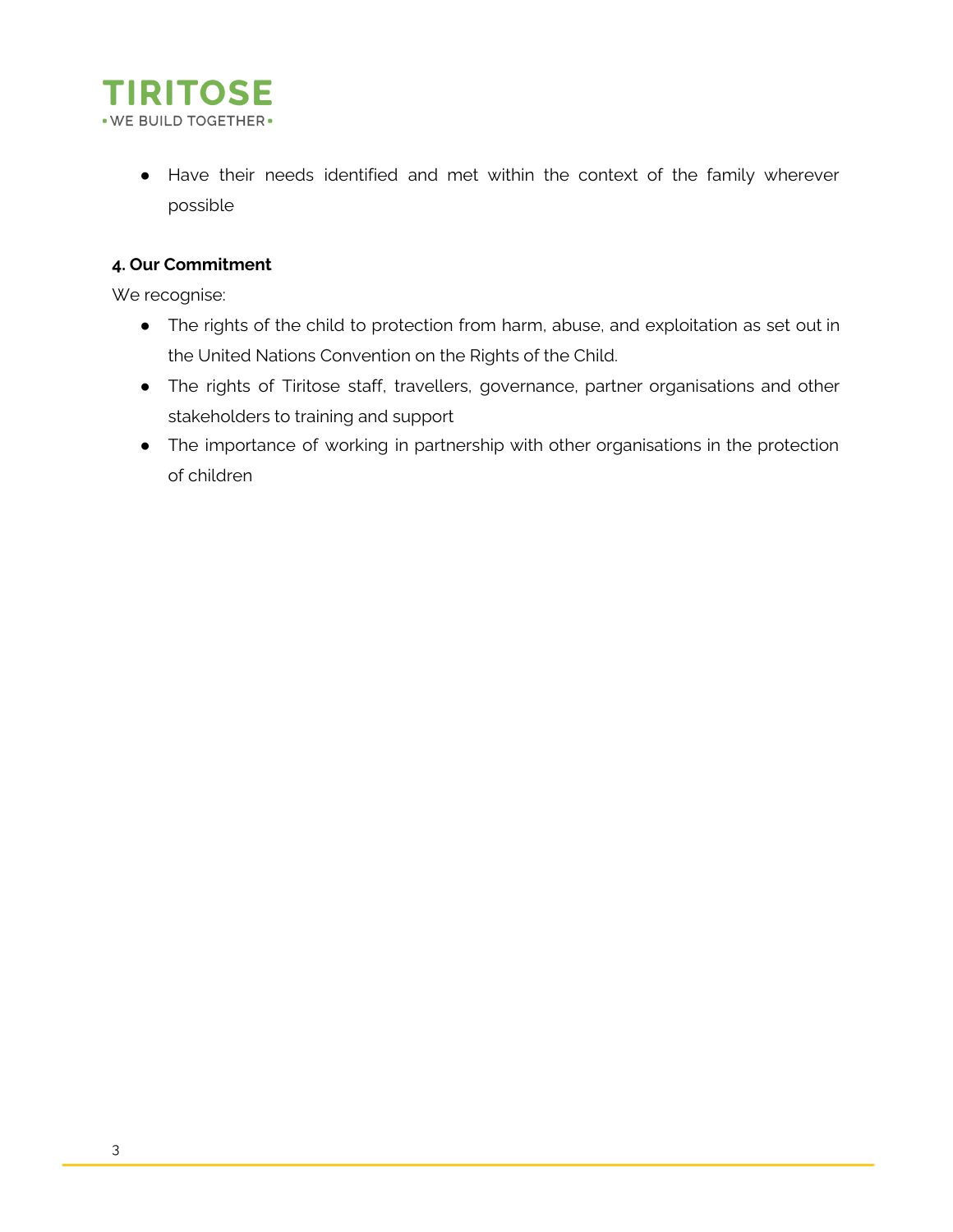

# **PART A**

### **Why The Policy?**

To protect children

• Children are vulnerable and have a right to be protected, thus Tiritose seeks to ensure the protection from exploitation and abuse of all children that benefit from the various programmes being implemented by the company.

To protect staff and travellers

- All Tiritose staff and travellers have contact with children. This policy will, thus, give guidelines on how they can conduct themselves when working with children.
- In this policy, the organisation outlines the potential areas of abuse within the work done by the organisation. This will help staff to be conscious of areas that they need to be particularly vigilant in when in contact with children.

To protect the organisation

- This policy shows the commitment that the organisation has to the well-being of children. It deters potential abusers from joining the company.
- It gives procedures to be followed should allegations of abuse arise as failure to have these can undermine the work of the organisation.

What do we mean by Child Protection?

● This is protecting children from intentional and unintentional harm within the company, and our partner network, intended for their benefit. This is based on the premise that benefiting from the company is a right and not a favour to the children.

Who does the policy apply to?

● This policy has been endorsed by The Board of Tiritose and applies to all staff who represent the organisation.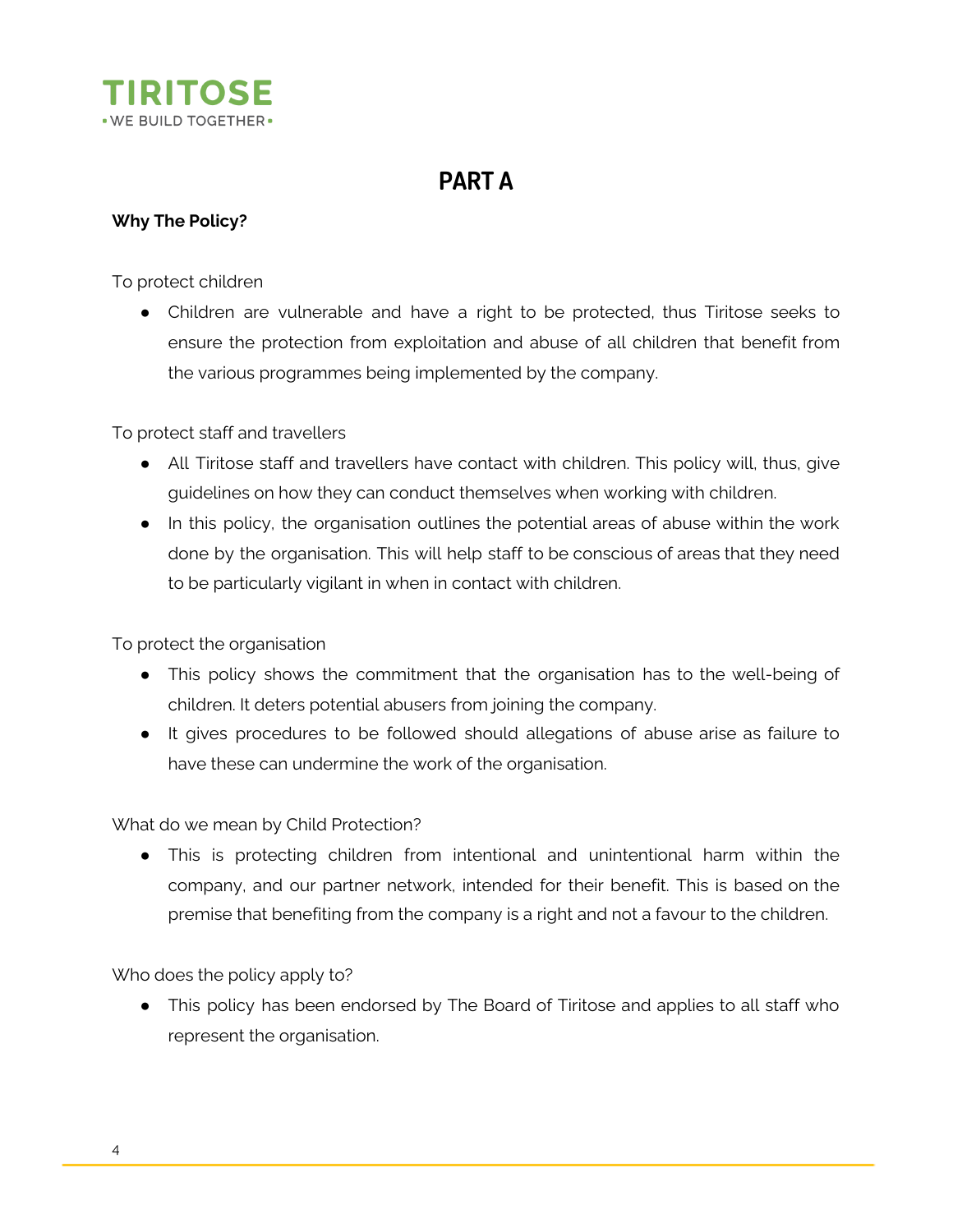

#### **Requirements of this Policy**

During staff recruitment, selection and training, Tiritose will ensure that:

- The Child Protection Policy and practice will be articulated clearly on the website, at recruitment events and on application materials
- All prospective workers will be asked to sign a **declaration of criminal convictions** as part of the application process
- For all worker, volunteer and intern applicants three references will be sought including a reliable character reference. Particular attention will be given to any area of concern relating to child protection. During the interview process applicants will be asked about previous work with children
- All workers will receive training about Tiritose's Child Protection Policy. They will be given a copy of the Policy and the Code of Conduct and will be required to sign a declaration that they have received and understood them
- Tiritose staff are vigilant for signs of behavioural patterns in applicants that may be of concern, and are systematic in exploring these
- Tiritose's Handbook for Workers contains a clearly identifiable section detailing Child Protection Policy and Practice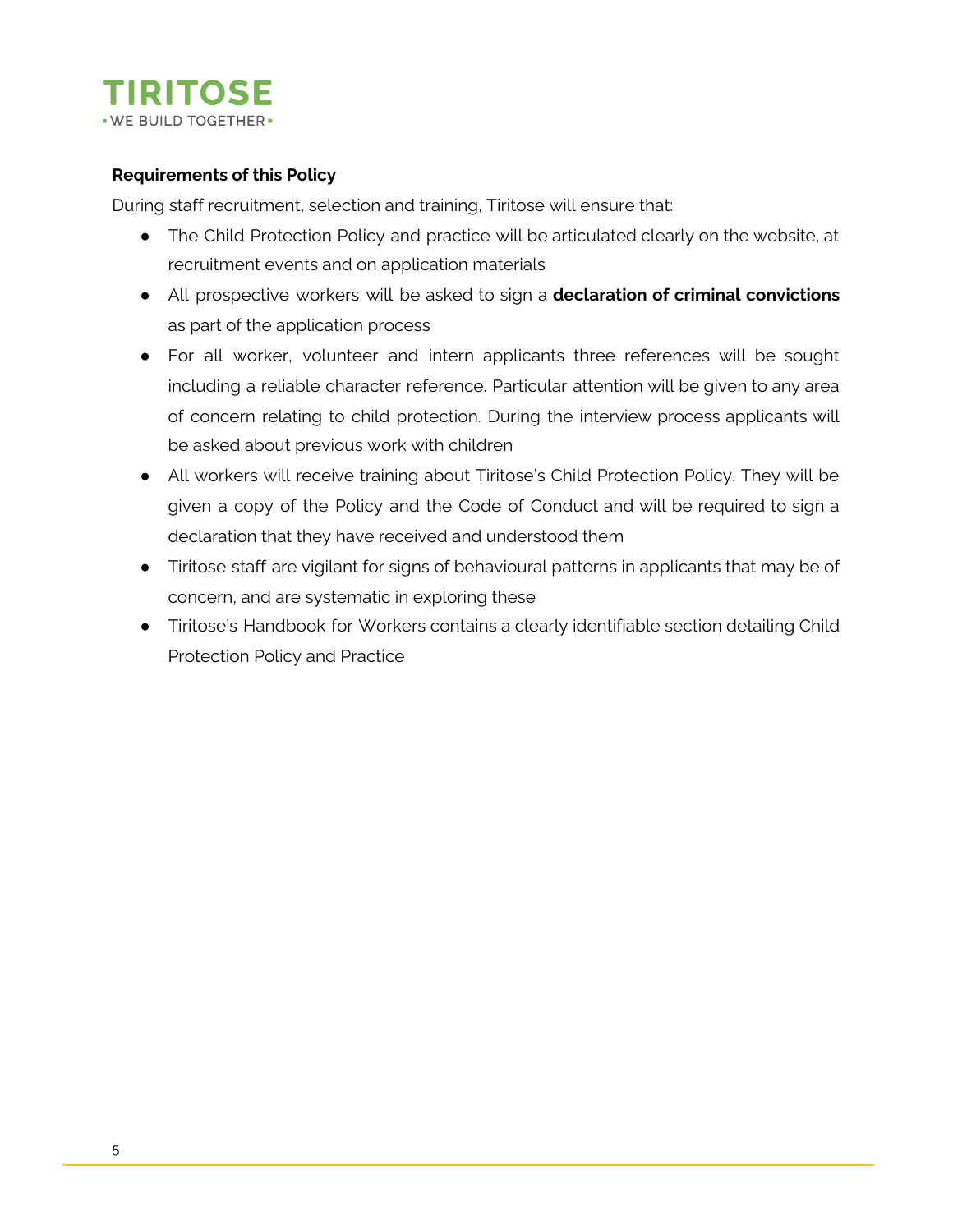

# **PART B**

#### **Who is a child?**

In Zimbabwe, a child is any person below the age of 18. The age of the child determines whether the act is child abuse or not. However, we have in Zimbabwe sexual acts on children, which are sexual abuse if the child is under the age of 18 years.

#### **Definition of Child Abuse**

Child abuse is behaviour directed towards children that results in harm, injury, or that seriously interferes with normal child development. Child abuse has nothing to do with the child having agreed to the act. In all acts that are classified as child abuse, it is considered that a child is not mature enough to negotiate and decide what is in their best interest. They are said to be unable to legally consent to things that involve persons older than them.

Our definition of child abuse assumes a definition of the child. Tiritose defines a child as anyone under the age of 18 years. This is consistent with the definition used by the United Nations Convention on the Rights of the Child.

Within the broad category of child abuse there are five **subtypes of abuse** that are distinguished. These subtypes and their definitions were devised following an extensive review of different countries' definitions of child maltreatment and a 1999 WHO consultation on child abuse prevention.

#### **Subtypes/Forms of abuse**

#### **Physical abuse**

Definition of physical abuse

- Physical abuse is the non-accidental physical injury of a child, or any physical action that hurts, injures or generally inflicts physical pain to a child. This includes the following;
- Whipping
- Hitting with hard objects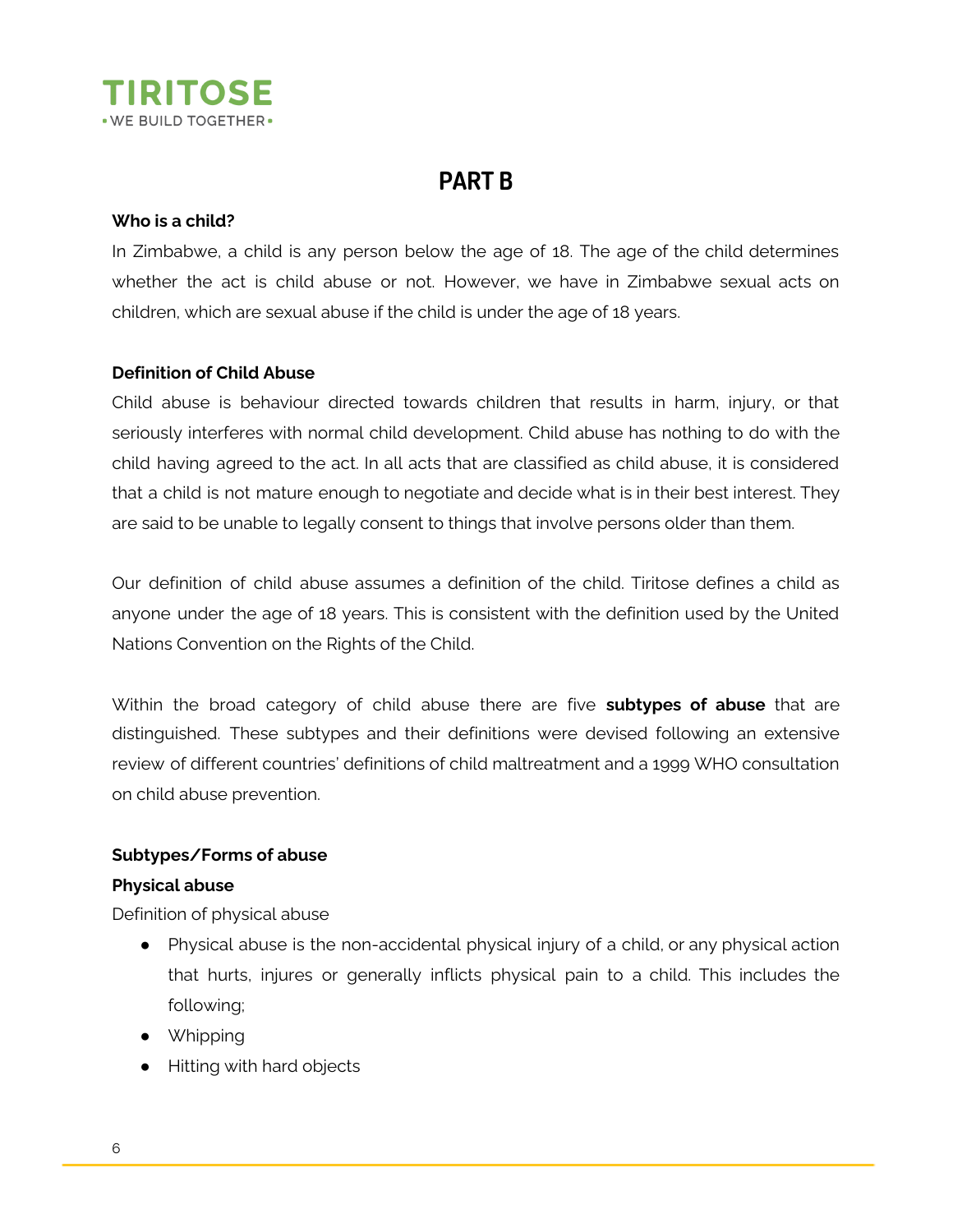

- Knocking or pushing against hard objects/surfaces
- Punching and slapping
- Unauthorised canning (corporal punishment)

#### **Emotional abuse**

Definition of emotional abuse

- Emotional abuse is a pattern of adult behaviour that attacks a child's emotional development and sense of self-worth. While all forms of abuse have emotional effects on children, there are other acts that only affect a child emotionally and not physically or sexually. Emotional abuse is unique in that though it is very common, it is seldom reported. Such acts are emotional acts and these acts include the following statements and non-verbal expressions that make a child feel unwanted, rejected, worthless or neglected.
- It includes the failure to provide a developmentally appropriate, supportive environment, including the availability of a primary attachment figure, so that the child can reach their full potential in the context of the society in which the child lives. There may also be acts toward the child that cause or have a high probability of causing harm to the child's health or physical, mental, spiritual, moral, or social development. These acts must be reasonably within the control of the parent or person in a relationship of responsibility, trust, or power. Acts include restriction of movement, degrading, humiliating, scape-goating, threatening, scaring, discriminating, ridiculing, or other non-physical forms of hostile or rejecting treatment (WHO, 1999).

#### **Neglect and Negligence treatment**

Definition of neglect

● Neglect is the withdrawal of or failure to provide a child with the basic necessities for physical growth and development or the failure to protect a child from any kind of danger or extreme failure to carry out important aspects of care, resulting in an insignificant impairment of the child's health or development.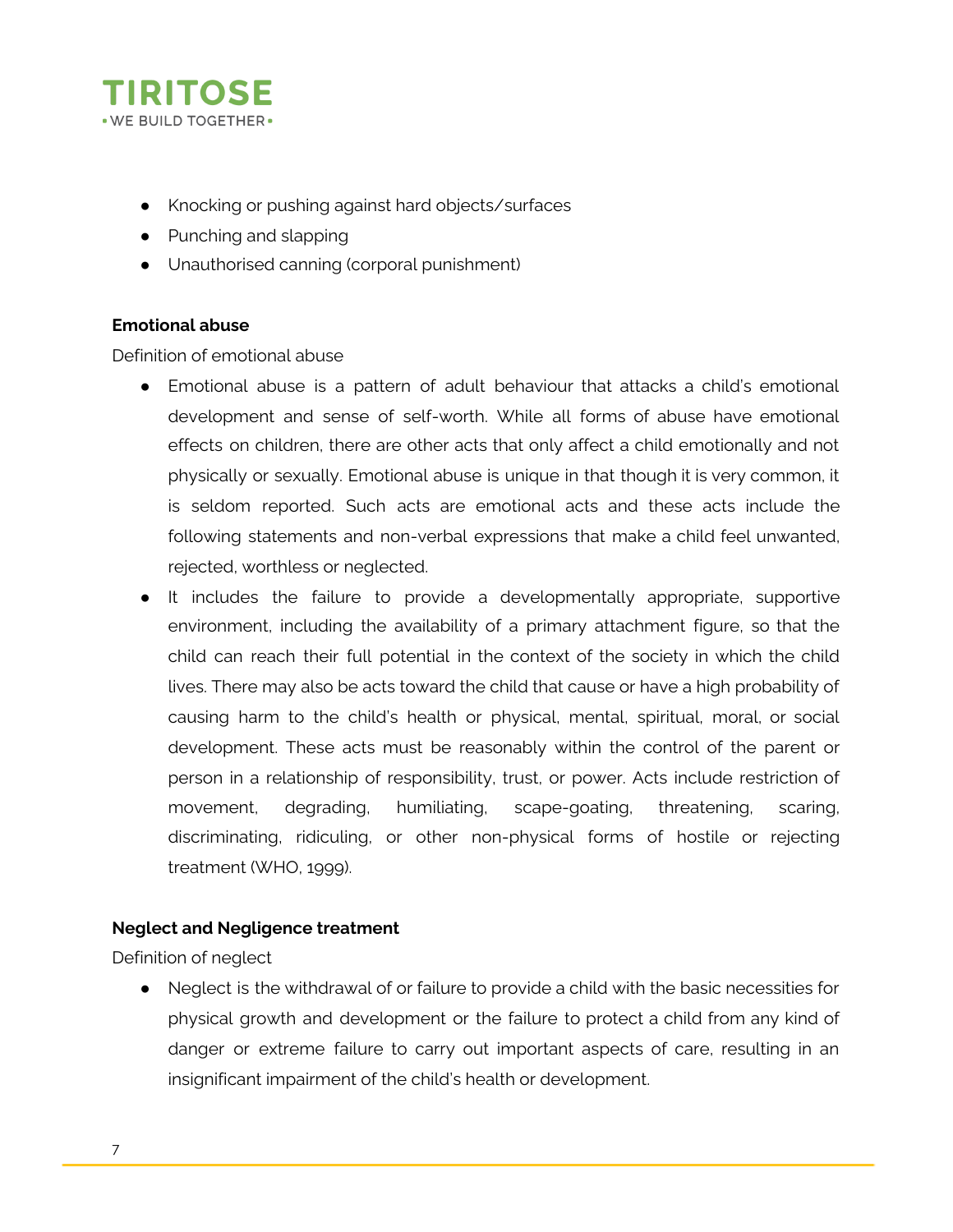

● It can also be defined as the inattention or omission on the part of the caregiver to provide for the development of the child in: health, education, emotional development, nutrition, shelter and safe living conditions, in the context of resources reasonably available to the family or caretakers and which causes, or has a high probability of causing, harm to the child's health or physical, mental, spiritual, moral or social development. This includes the failure to properly supervise and protect children from harm as much as is feasible (WHO, 1999).

#### **Sexual abuse**

- Sexual abuse is physical or non-physical sexual contact between a child and an adult or older child for the sexual gratification of the offender or inappropriate behaviour of a sexual nature with a child. The abuser is usually more powerful in terms of age, intelligence, physical strength, and control over the child.
- The involvement of a child in sexual activity that he or she does not fully comprehend, is unable to give informed consent to, or for which the child is not developmentally prepared and cannot give consent, or that violate the laws and social taboos of society. Child sexual abuse is evidenced by an activity between a child and an adult or another child who by age or development is in a relationship of responsibility, trust, or power, the activity being intended to gratify or satisfy the needs of the other person. This may include but is not limited to the inducement or coercion of a child to engage in any unlawful sexual activity; the exploitative use of a child in prostitution or other unlawful sexual practices; the exploitative use of children in pornographic performances, Internet pictures and materials (WHO, 1999). The recent use of technology such as the Internet by adults to entice children to meet or participate in virtual sex is also an abuse.

#### **Sexual Exploitation**

• This is abuse of a position of vulnerability, differential power, or trust for sexual purposes; this includes profiting monetarily, socially, or politically from the exploitation of another. Such forms can be Child prostitution, trafficking of children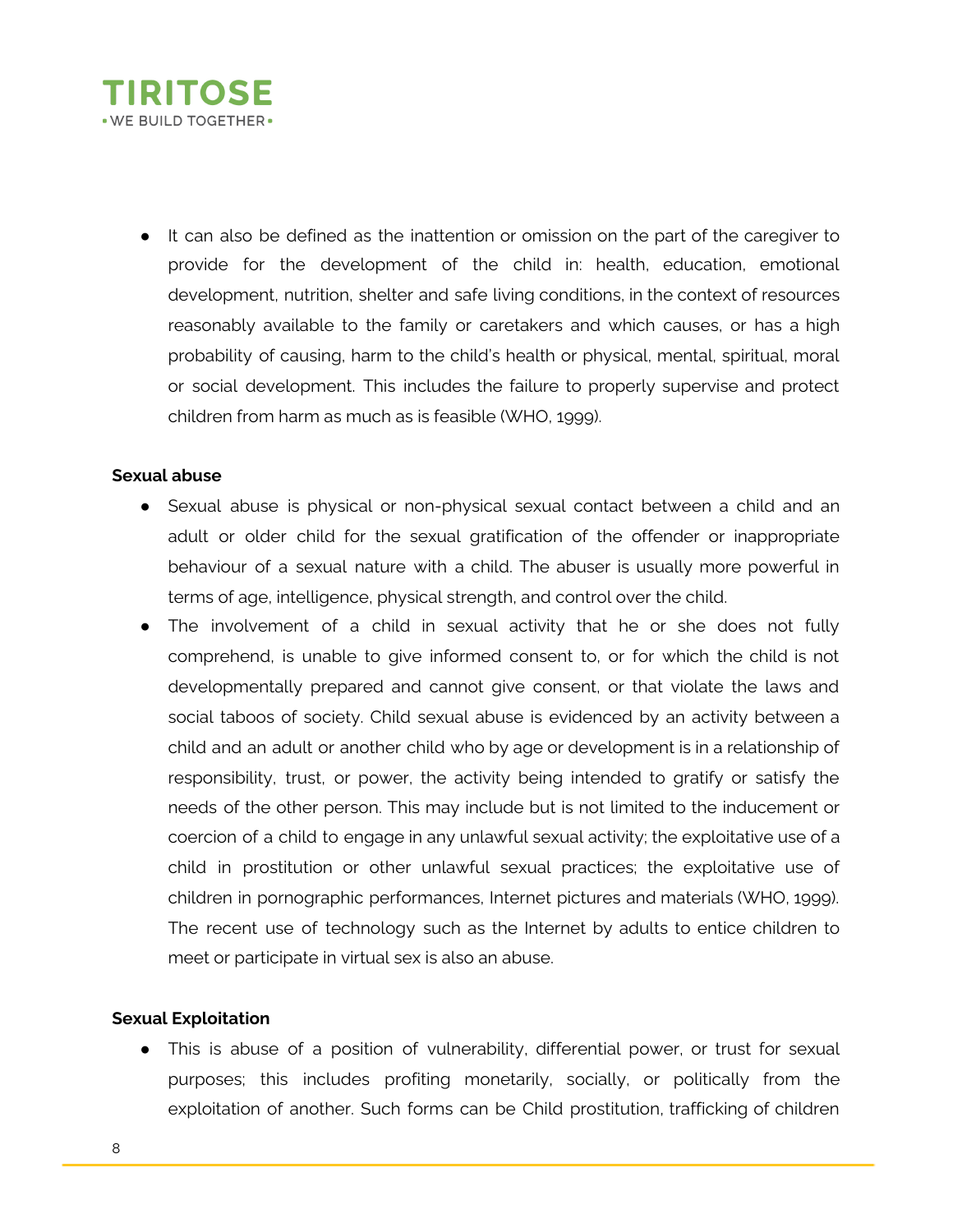

for sexual abuse and exploitation being one example. Commercial or other exploitation of a child refers to the use of the child in work or other activities for the benefit of others. This includes, but is not limited to, child labour. These activities are to the detriment of the child's physical or mental health, education, moral or social-emotional development (WHO, 1999). Children being recruited into the army would also come under this category.

It is clear from the above definitions that abuse can be caused by both actions and omissions and can take place both within the context of the family and in the context of other agencies and careers.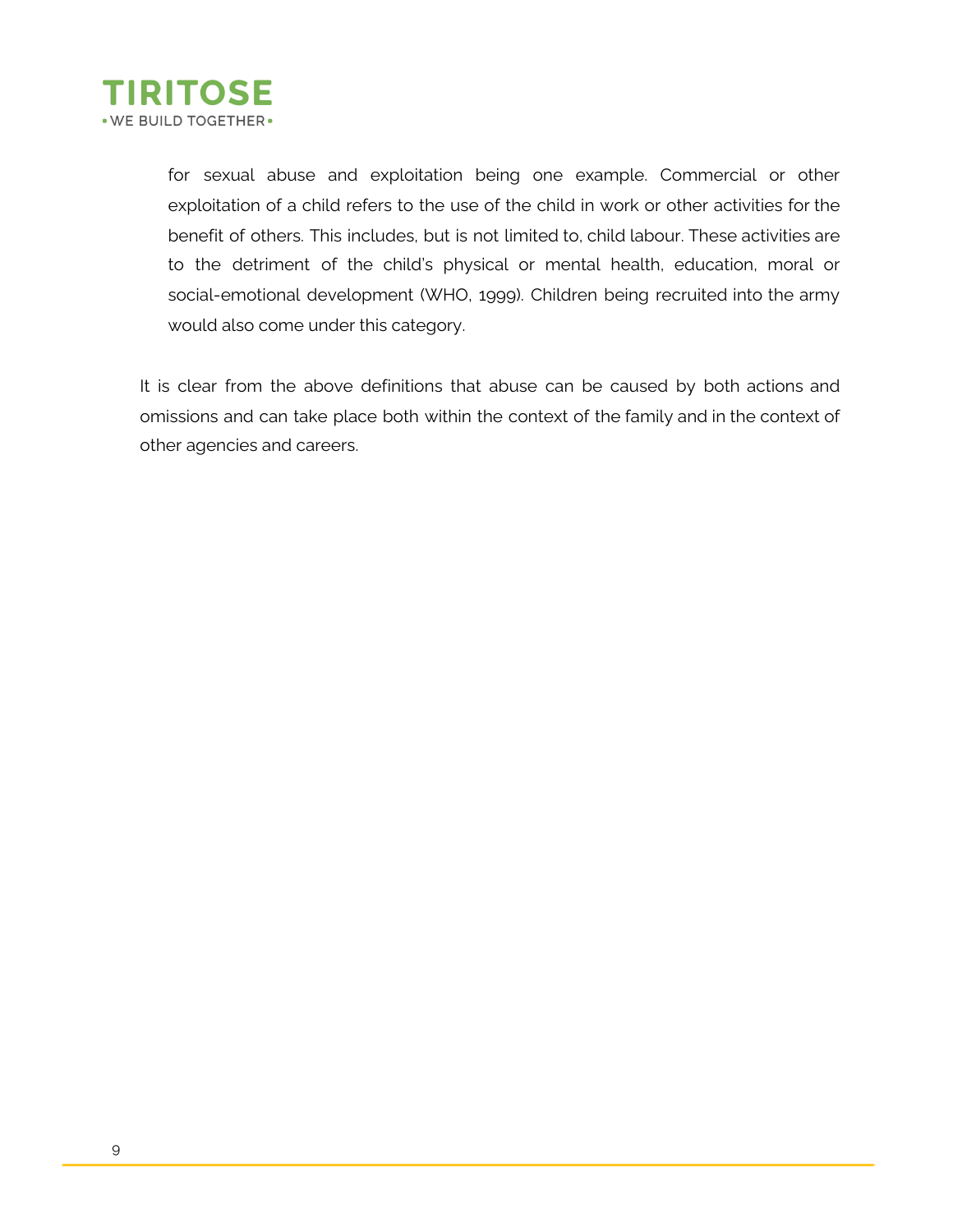

# **PART C**

### **1.1 Areas that can potentially expose children to exploitation and abuse as we work with them:**

Direct Support

- Raising children's hopes and then failing to deliver. This usually occurs when children are promised material assistance such as school uniforms or shoes then fail to deliver them, hence, are emotionally abused.
- Delays in giving out due support e.g. delays in food deliveries. Children are emotionally abused as they get to wait very long hours exposing them to hunger in order for food to be delivered.
- Labelling children as orphans

Case Handling / PSS & Family Strengthening

- Lack of confidentiality.
- Exposing families to Home visits.
- Use of external escorts who they do not know.

#### Capacity Building or Development

- Making children attend workshops during school hours.
- Children are also abused emotionally by visitors especially through prayer when they refer to them as orphans and abandoned children who do not have anyone looking after them.
- Abuse by male staff. Due to unequal distribution of power some young girls are sexually abused by staff members so as to receive favours from them.

Monitoring & Evaluation

• Due to communication breakdown between the organisation and the children (beneficiaries), children are abused emotionally as they would not know whether they would be on educational assistance or not.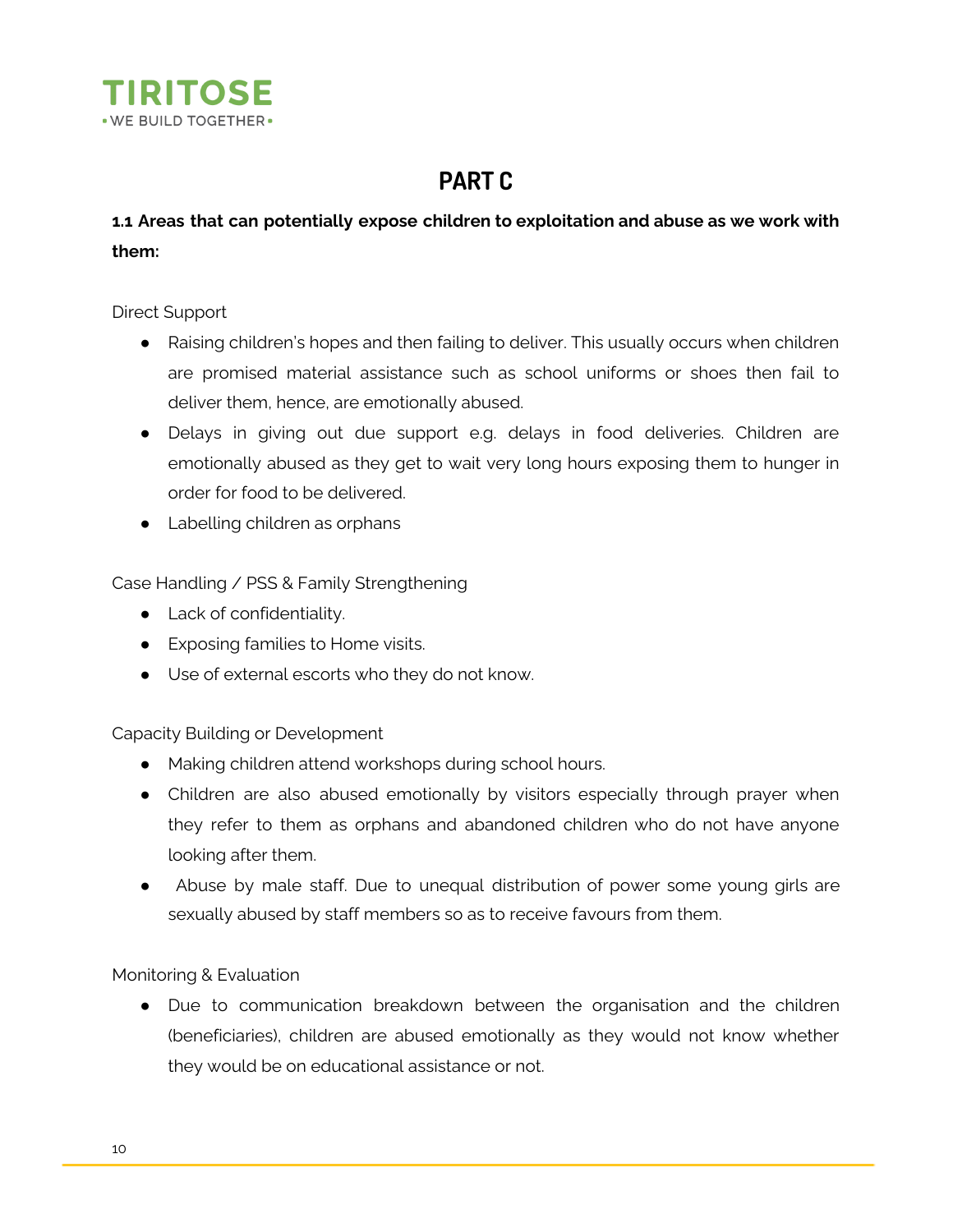

● This usually occurs when donors come, and their life history would be shared with them without consent.

### **1.2 Tiritose has put the following ways to protect children**

Tiritose will protect the children by:

- Training Volunteers and Interns on child protection issues.
- The use of our code of conduct for all employees, volunteers and interns.
- Zero tolerance of a sexual relationship between staff member/volunteer and a beneficiary. Failure to comply, point two will be used to effect desired result.
- Ethical Considerations to be followed for instance seeking consent before usage of beneficiaries' photos.
- No home visits by external people.
- To enhance confidentiality, children should be taken to a waiting room away from the reception so as to avoid unnecessary interrogation of the child by staff members.
- Cases to be referred to the appropriate person.
- No direct interviews of children by the media.
- There should not be over involvement with the child by officers during case handling.
- Officers to stick to their appointments so as to avoid children waiting very long hours before they are attended to.
- Using institution workers as escorts.
- Code of conduct on house unit.
- A disciplinary committee to be put in place.
- Volunteers and interns to be vetted before they can do any work.

## **Procedures to be followed to ensure Child Protection/Measures to be taken to prevent child abuse or guard against any forms of it:**

- Recruitment of staff, volunteers and interns
	- 1. Background checks to be done on all employees, staff, volunteers and interns.
	- 2. Vetting of all prospective volunteers, interns and employees.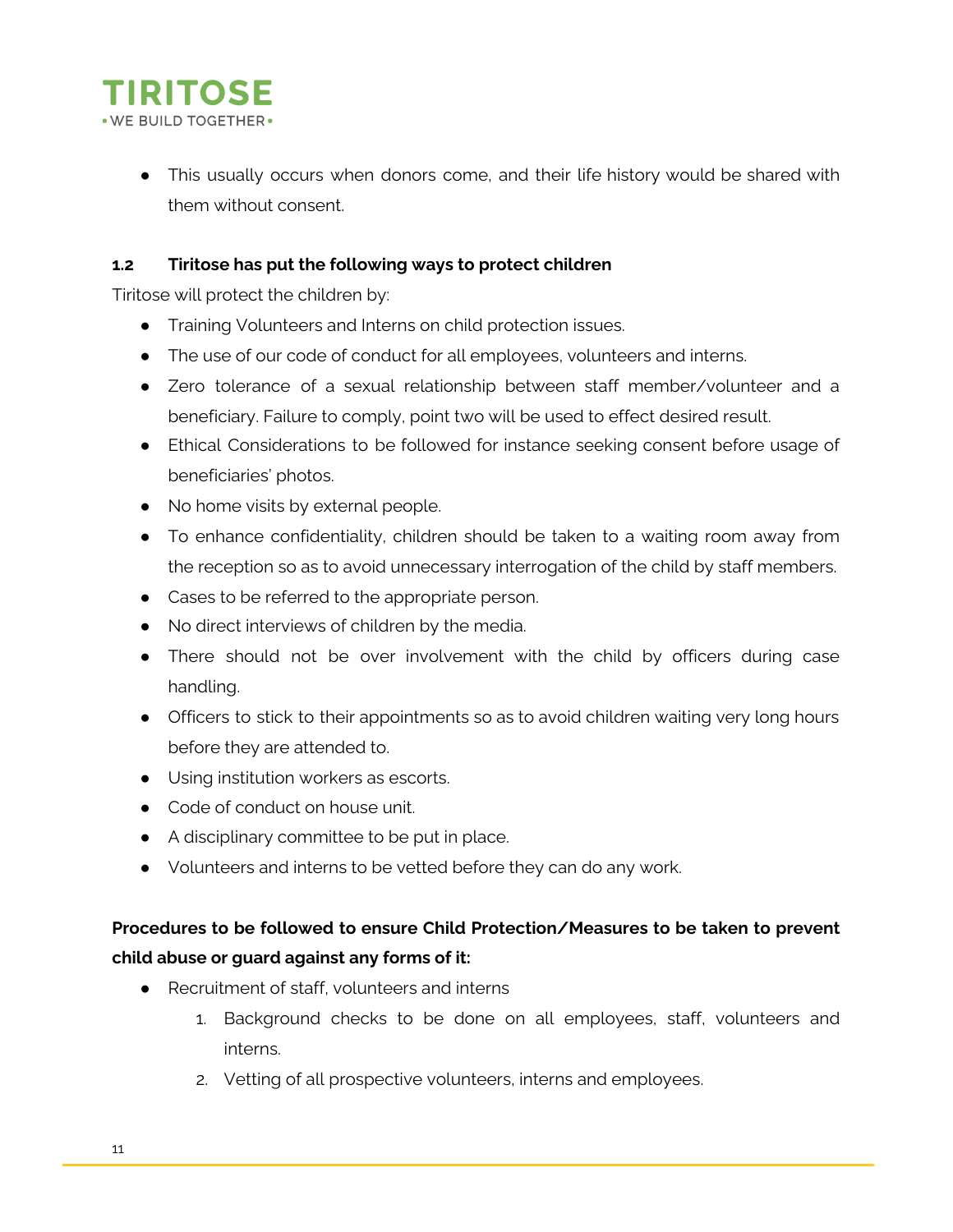

Ensuring awareness and prevention.

- Training staff, interns and volunteers on child protection.
- Induction to include issues of child protection.
- Pre-distribution addresses will be done to raise awareness on the rights of beneficiaries.

## **1.3 Guidelines for Reporting Suspected or Actual Abuse of Children within Tiritose or our partner network**

This section is to ensure that it is clear what steps should be taken if it is believed that the Child Protection Code of Conduct is being broken.

## **The guiding principle is that the protection of the child is always the overriding consideration.**

No staff member or partner organisation will prejudice their own position or standing with Tiritose by responsibly reporting someone who they believe is breaking the Child Protection Code of Conduct.

Responsible reporting also means that any person making a report should bear in mind that all concerns are allegations until they have been investigated. For this reason, it is important for anyone raising a concern to strictly follow the reporting model set out below. In particular, confidentiality is expected within the reporting chain.

#### **Procedural guidelines**

Staff members should normally discuss their concerns with the Chief Worker Bee. Where workers are unable or unwilling to do this, they must raise their concerns with the relevant Managers and placement site supervisors.

Discussions should focus on:

- Evidence that the Code of Conduct has been broken
- Risks to the child/children
- Measures to safeguard children and minimise risk
- Action/next steps

Concerns should be reported as quickly as possible.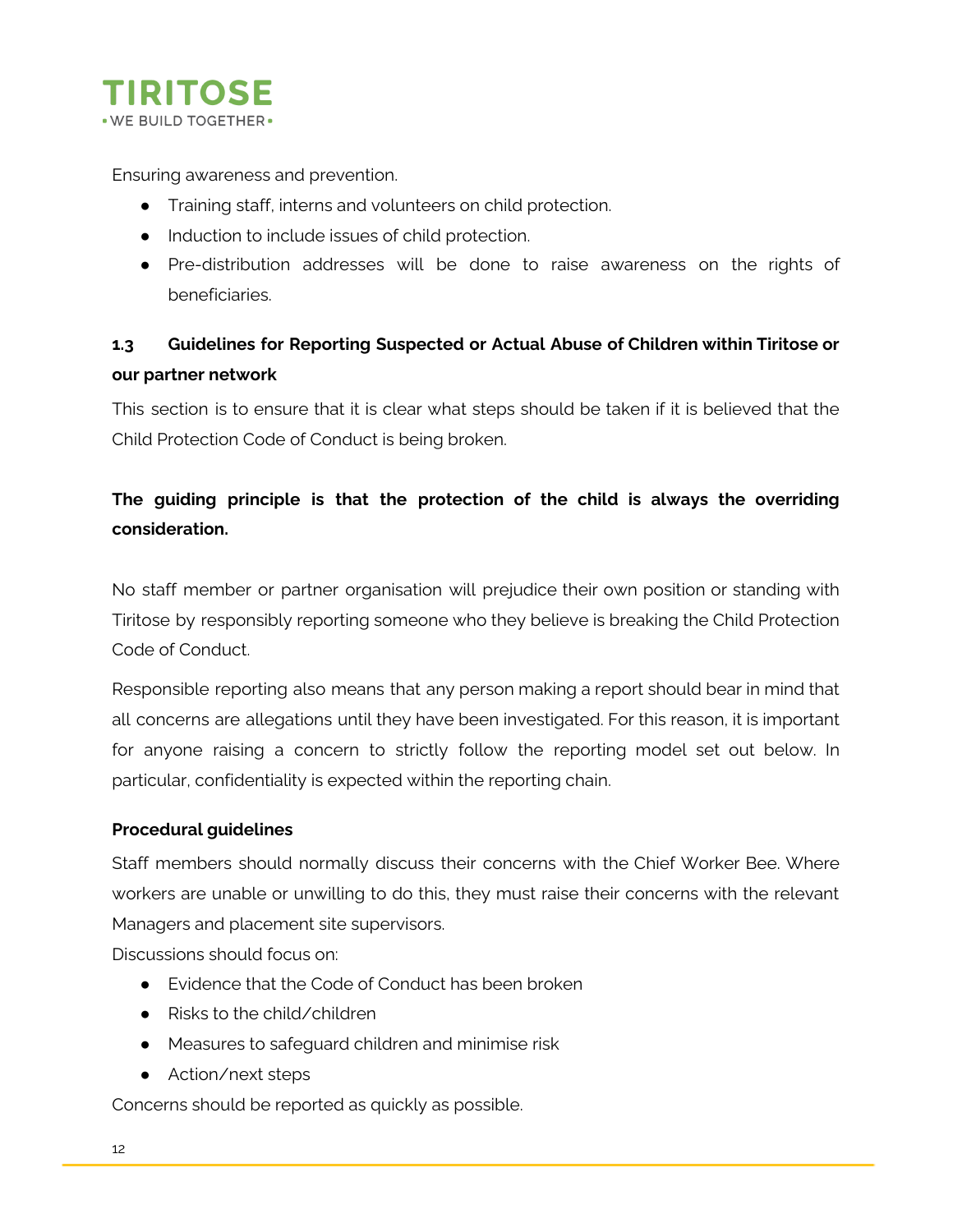

The Chief Worker Bee should discuss with the relevant Managers and placement site supervisors:

Discussions should focus on:

- An assessment of the reported concerns and support needs.
- Whether, and at what stage, Tiritose staff should report the concerns to external bodies.
- Appropriate response e.g. disciplinary process or urgent action if children are judged to be at risk.

The Chief Worker Bee should be able to consult and seek support from the relevant Managers and placement site supervisors at any stage of the process. The relevant Managers may seek advice from other colleagues as necessary.

#### **Making reports**

- Any concerns, allegations or disclosures should be written down as soon as possible. Records should be signed and dated.
- Records should be detailed and precise, focusing on what was said or observed, who was present and what happened. Speculation and interpretation should be clearly distinguished from reporting.
- Any concern, disclosure or allegation is alleged rather than proven at this point.
- All such records should be treated as extremely confidential. They should be passed only to the persons specified in this reporting model. It is the responsibility of each individual in possession of the information to maintain confidentiality.
- However, it is very important that confidentiality is never promised. It must be made clear that following the steps in this policy is an obligation. Explanations should be given about the possible outcomes that could result from information being reported.
- In certain instances, there will be the obligation for Tiritose and its staff to report concerns to the appropriate external bodies. This will usually occur as a consequence of the reporting procedure. However, if urgent action is required in order to protect children then it may be prior to the reporting procedure.